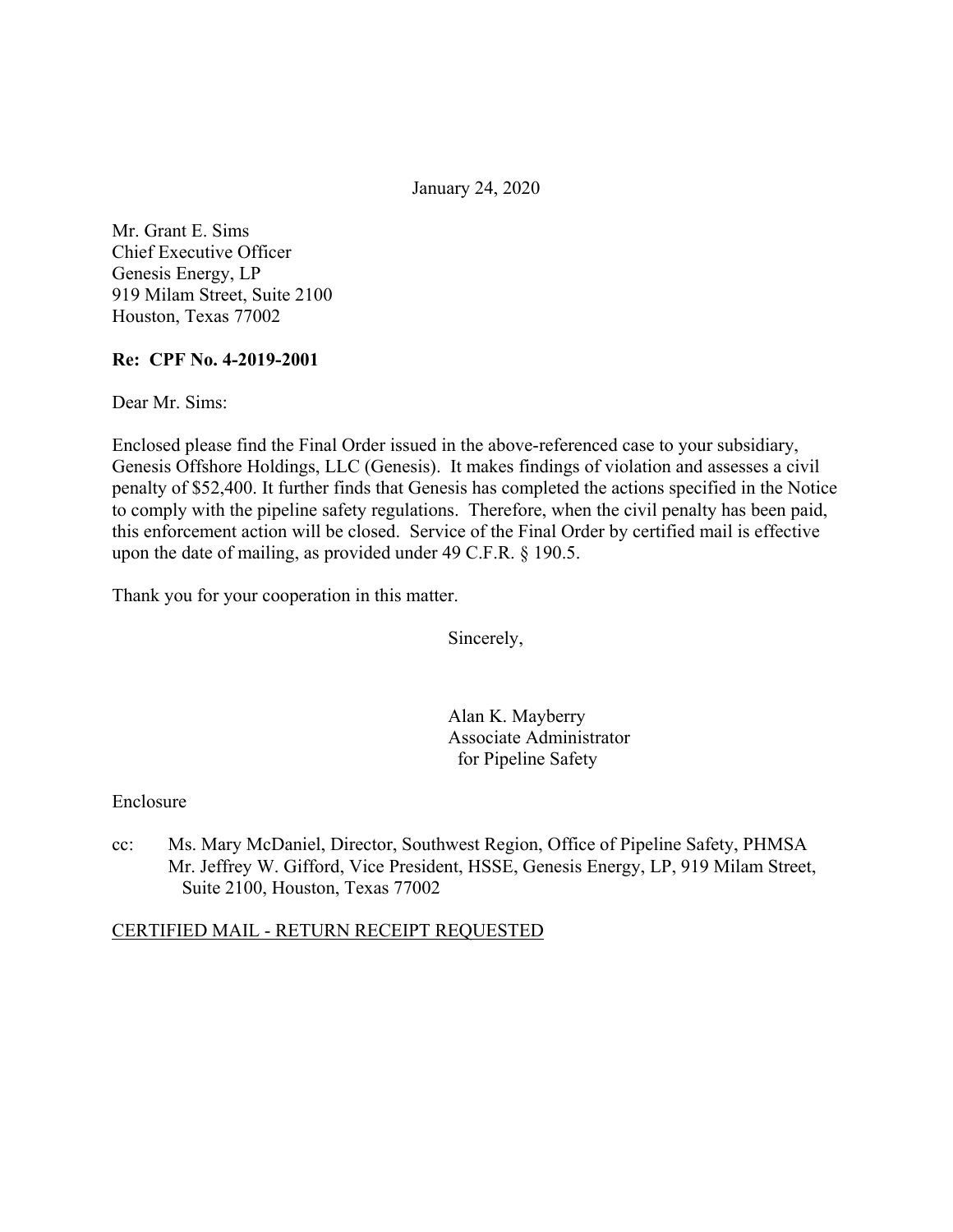#### **U.S. DEPARTMENT OF TRANSPORTATION PIPELINE AND HAZARDOUS MATERIALS SAFETY ADMINISTRATION OFFICE OF PIPELINE SAFETY WASHINGTON, D.C. 20590**

**)** 

**)** 

**)** 

**In the Matter of )** 

**Genesis Offshore Holdings, LLC, ) CPF No. 4-2019-2001 a subsidiary of Genesis Energy, LP, )** 

**\_\_\_\_\_\_\_\_\_\_\_\_\_\_\_\_\_\_\_\_\_\_\_\_\_\_\_\_\_\_\_\_\_\_\_\_)** 

 $\mathcal{L}=\{1,2,3,4,5\}$ 

**Respondent. )** 

### **FINAL ORDER**

From March 6 through June 12, 2017, pursuant to 49 U.S.C. § 60117, a representative of the Pipeline and Hazardous Materials Safety Administration (PHMSA), Office of Pipeline Safety (OPS), conducted an on-site pipeline safety inspection of the facilities and records of Genesis Offshore Holdings, LLC's (Genesis or Respondent) offshore gas pipeline systems in the Gulf of Mexico. Genesis is a subsidiary of Genesis Energy, LP, which has approximately 1,000 miles of offshore gas pipelines in the Gulf of Mexico.<sup>1</sup>

As a result of the inspection, the Director, Southwest Region, OPS (Director), issued to Respondent, by letter dated January 28, 2019, a Notice of Probable Violation, Proposed Civil Penalty, and Proposed Compliance Order (Notice), which also included a warning pursuant to 49 C.F.R. § 190.205. In accordance with 49 C.F.R. § 190.207, the Notice proposed finding that Genesis had committed two violations of 49 C.F.R. Part 192 and proposed assessing a civil penalty of \$52,400 for the alleged violations. The Notice also proposed ordering Respondent to take certain measures to correct one of the alleged violations. The warning item required no further action but warned the operator to correct the probable violation or face possible future enforcement action.

Genesis Energy, LP, on behalf of Genesis, responded to the Notice by letter dated February 26, 2019 (Response). The company did not expressly contest either of the two allegations of violation, but did offer additional information in response to the Notice. Respondent did not request a hearing and therefore has waived its right to one.

# **FINDINGS OF VIOLATION**

The Notice alleged that Respondent violated 49 C.F.R. Part 192, as follows:

 $\overline{a}$ <sup>1</sup> Genesis Energy, LP's website, *available at* [https://www.genesisenergy.com/operations/pipeline/offshore/naturalgas/](https://www.genesisenergy.com/operations/pipeline/offshore/naturalgas) (last accessed January 16, 2020).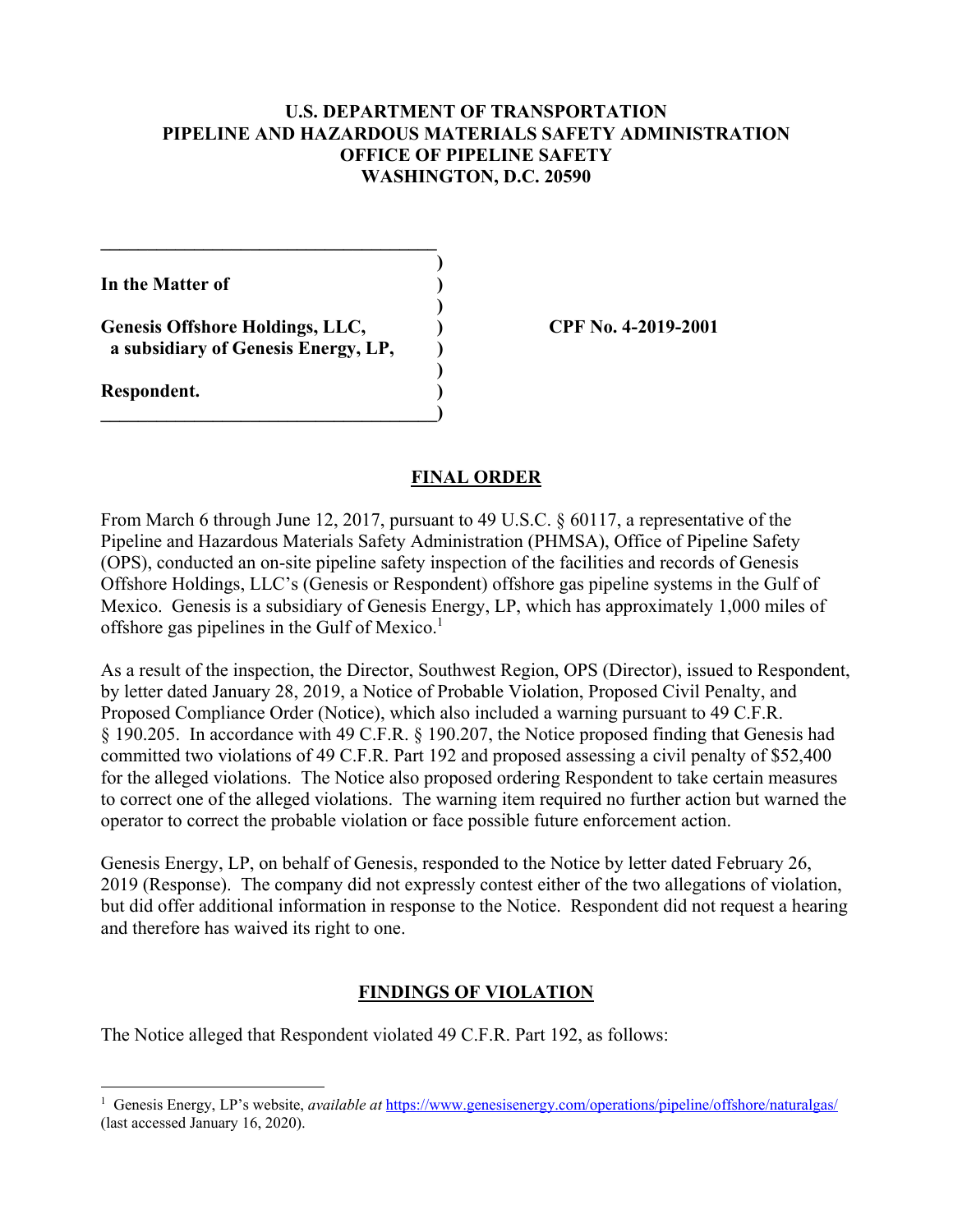**Item 2:** The Notice alleged that Respondent violated 49 C.F.R. § 192.605(a), which states:

#### **§ 192.605 Procedural manual for operations, maintenance, and emergencies.**

(a) *General.* Each operator shall prepare and follow for each pipeline, a manual of written procedures for conducting operations and maintenance activities and for emergency response. For transmission lines, the manual must also include procedures for handling abnormal operations. This manual must be reviewed and updated by the operator at intervals not exceeding 15 months, but at least once each calendar year. This manual must be prepared before operations of a pipeline commence. Appropriate parts of the manual must be kept in locations where operations and maintenance activities are conducted.

The Notice alleged that Respondent violated 49 C.F.R. § 192.605(a) by failing to follow its own manual of written procedures for handling abnormal operations. Specifically, the Notice alleged that Genesis failed to follow Section 3.1 of its Operations and Maintenance (O&M) Manual, which required that the "cause, consequences, and actions taken regarding the abnormal operation shall be reported in writing to the affected Operations Area Manager(s). Where appropriate, the report shall include recommendations to prevent a recurrence." Section 3.1 goes on to list specific information that should be included in the report, including, "at a minimum, the date and time of occurrence, description of the abnormal operation, sequence of events, personnel involved, and steps taken to rectify the situation."<sup>2</sup> During the inspection, Genesis did not provide any records generated in accordance with Section 3.1 of its O&M Manual for two abnormal operating conditions (AOCs) shown on Console 4 in its control room. Instead, Genesis informed PHMSA that phone calls and emails were used to communicate this information.

calls to go over the latest AOCs, AOCs that had been corrected, and those that were outstanding.<sup>4</sup> In its Response, Genesis noted that its control room utilized a different reporting format for AOCs and that this information had been provided to PHMSA during the  $2017$  inspection.<sup>3</sup> It also noted that, since the time of the 2017 inspection, Genesis control room staff had held weekly conference Finally, the operator attached a copy of its *Form 810.01 Report of Abnormal Operating Conditions*  to its Response.<sup>5</sup>

After reviewing *Form 810.01* and Table 1 in Genesis's Response, I find that neither documents all of the information required to be reported in writing in Section 3.1 of Genesis's O&M Manual. First, it is unclear whether *Form 810.01* was provided to PHMSA during the inspection, or if this is a newly-created or revised form submitted to PHMSA after the inspection. In its Region

 $\overline{a}$ 

<sup>2</sup> Pipeline Safety Violation Report (Violation Report), (January 28, 2019) (on file with PHMSA), at Exhibit A, Violation 2, Genesis Operations and Maintenance – Section 300.

<sup>3</sup> Response, at 3 (Table 1, listing out the date, time, and location of the AOC and a narrative section).

 <sup>4</sup>*Id.* 

<sup>&</sup>lt;sup>5</sup> In its Response to Item 2, the operator also made note of Section 1.3.3 of its Liquids O&M Manual that discusses reviews for effectiveness. However, this relates to Item 1 in the Notice, which was a warning item and therefore is not discussed here.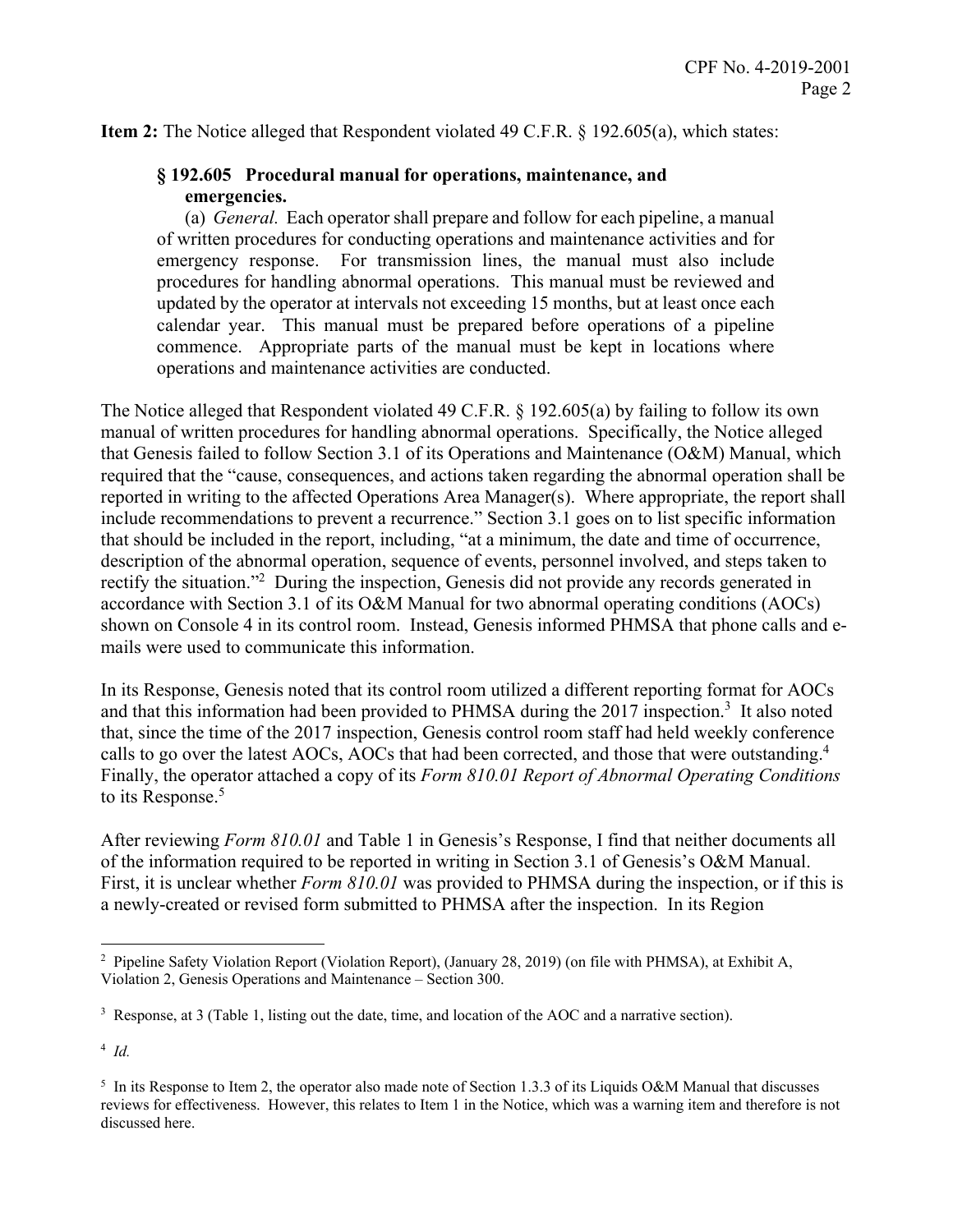Recommendation, the Region noted that it was not provided with a copy of *Form 810.01* during the inspection. There is no date on the form, and the operator does not otherwise clarify when the document was created. Regardless, I do not believe this form captures the requirements of Section 3.1 of Genesis's O&M Manual. For example, the form does not include the consequences of an AOC. Second, the table that is included in Genesis's Response does not include sufficient information to comply with Section 3.1 of the operator's O&M Manual. For example, it does not include steps taken to rectify the AOC. Finally, the operator's weekly conference calls to discuss AOCs, while a good practice, do not comport with the requirement in Section 3.1 that these discussions "shall be reported *in writing* to the affected Operation Area Manager(s)" (emphasis added).

Accordingly, after considering all of the evidence, I find that Respondent violated 49 C.F.R. § 192.605(a) by failing to follow Section 3.1 of its manual of written procedures for recording abnormal operations.

**Item 3:** The Notice alleged that Respondent violated 49 C.F.R. § 192.479(a), which states:

#### **§ 192.479 Atmospheric corrosion control: General.**

(a) Each operator must clean and coat each pipeline or portion of pipeline that is exposed to the atmosphere, except pipelines under paragraph (c) of this section.

The Notice alleged that Respondent violated 49 C.F.R. § 192.479(a) by failing to clean and coat each non-excepted pipeline or portion of pipeline that is exposed to the atmosphere. Specifically, the Notice alleged that Genesis failed to clean and coat the 30-inch HVLT-201D valve area and the 30-inch HVRT-304A valve area. During the inspection, the PHMSA inspector observed disbonded coating, atmospheric corrosion, and severe pitting on flanges, risers, valves and the pipeline at these locations.

Respondent did not contest this allegation of violation. Accordingly, based upon a review of all of the evidence, I find that Respondent violated 49 C.F.R. § 192.479(a) by failing to clean and coat each non-excepted pipeline or portion of pipeline that is exposed to the atmosphere.

These findings of violation will be considered prior offenses in any subsequent enforcement action taken against Respondent.

# **ASSESSMENT OF PENALTY**

Under 49 U.S.C. § 60122, Respondent is subject to an administrative civil penalty not to exceed \$200,000 per violation for each day of the violation, up to a maximum of \$2,000,000 for any related series of violations.<sup>6</sup> In determining the amount of a civil penalty under 49 U.S.C. § 60122 and 49 C.F.R. § 190.225, I must consider the following criteria: the nature, circumstances, and gravity of the violation, including adverse impact on the environment; the degree of Respondent's culpability; the history of Respondent's prior offenses; any effect that the penalty may have on its ability to continue doing business; and the good faith of Respondent in attempting to comply with the

 6 These amounts are adjusted annually for inflation. *See* 49 C.F.R. § 190.223.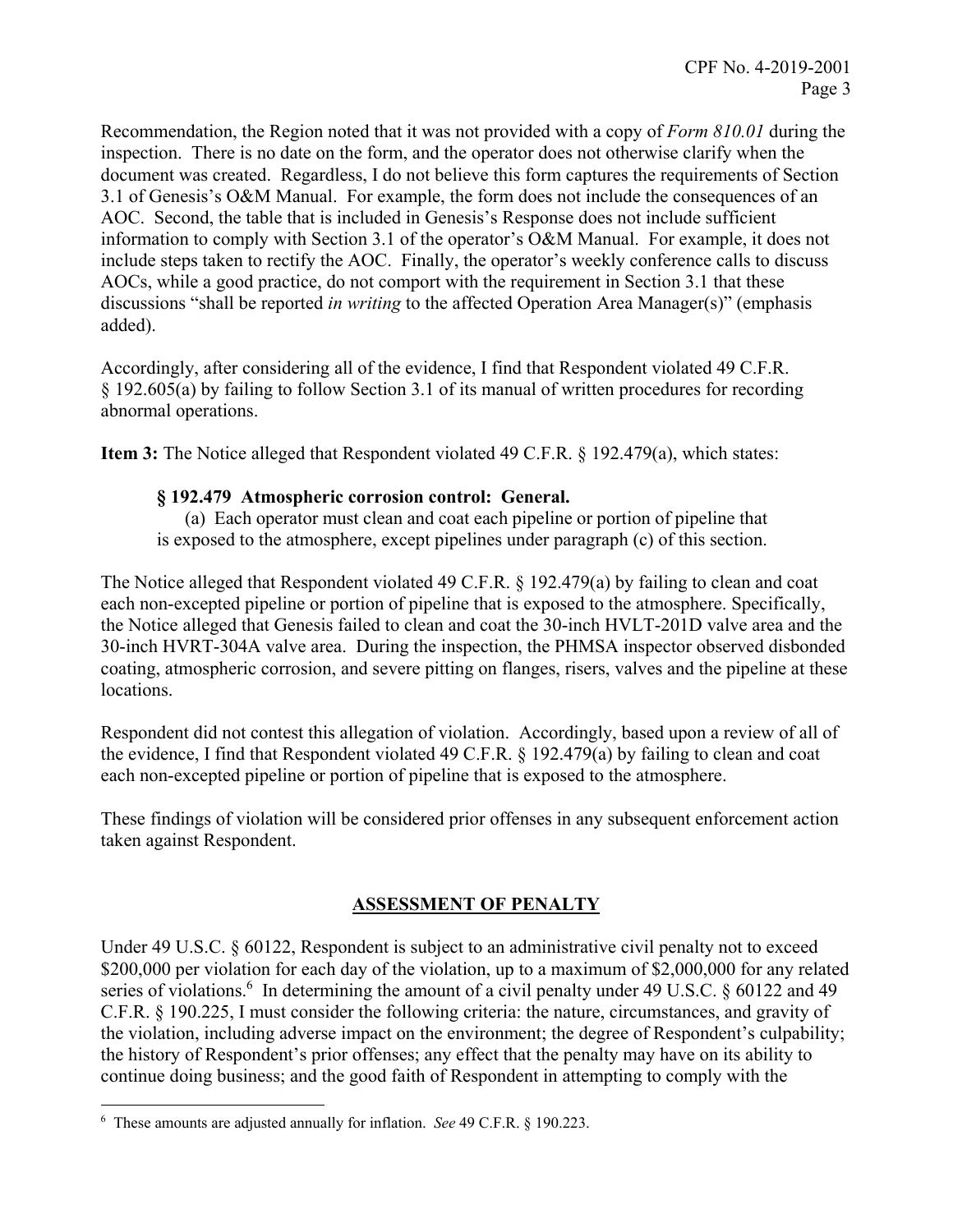pipeline safety regulations. In addition, I may consider the economic benefit gained from the violation without any reduction because of subsequent damages, and such other matters as justice may require. The Notice proposed a total civil penalty of \$52,400 for the violations cited above.

**Item 2:** The Notice proposed a civil penalty of \$24,500 for Respondent's violation of 49 C.F.R. § 192.605(a), for failing to follow its manual of written procedures for handling abnormal operations. Genesis failed to comply with a requirement that was clearly applicable and did not have a reasonable justification for its non-compliance. Accordingly, having reviewed the record and considered the assessment criteria, I assess Respondent a civil penalty of \$24,500 for violation of 49 C.F.R. § 192.605(a).

**Item 3:** The Notice proposed a civil penalty of \$27,900 for Respondent's violation of 49 C.F.R. § 192.479(a), for failing to clean and coat each non-excepted pipeline or portion of pipeline that is exposed to the atmosphere. Genesis neither contested the allegation nor presented any evidence or argument justifying a reduction in, or elimination of, the proposed penalty. The proposed penalty amount takes into account that Genesis failed to comply with a requirement that was clearly applicable, and did not have a reasonable justification for its non-compliance. Accordingly, having reviewed the record and considered the assessment criteria, I assess Respondent a civil penalty of \$27,900 for violation of 49 C.F.R. § 192.479(a).

In summary, having reviewed the record and considered the assessment criteria for each of the Items cited above, I assess Respondent a total civil penalty of **\$52,400**.

Payment of the civil penalty must be made within 20 days of service. Federal regulations (49 C.F.R. § 89.21(b)(3)) require such payment to be made by wire transfer through the Federal Reserve Communications System (Fedwire), to the account of the U.S. Treasury. Detailed instructions are contained in the enclosure. Questions concerning wire transfers should be directed to: Financial Operations Division (AMK-325), Federal Aviation Administration, Mike Monroney Aeronautical Center, 6500 S MacArthur Blvd, Oklahoma City, Oklahoma 79169. The Financial Operations Division telephone number is (405) 954-8845.

Failure to pay the \$52,400 civil penalty will result in accrual of interest at the current annual rate in accordance with 31 U.S.C. § 3717, 31 C.F.R. § 901.9 and 49 C.F.R. § 89.23. Pursuant to those same authorities, a late penalty charge of six percent (6%) per annum will be charged if payment is not made within 110 days of service. Furthermore, failure to pay the civil penalty may result in referral of the matter to the Attorney General for appropriate action in a district court of the United States.

# **COMPLIANCE ORDER**

The Notice proposed a compliance order with respect to Item 3 in the Notice for violation of 49 C.F.R.  $\S$  192.479(a). Under 49 U.S.C.  $\S$  60118(a), each person who engages in the transportation of gas or who owns or operates a pipeline facility is required to comply with the applicable safety standards established under chapter 601. The Director indicates that Respondent has taken the following actions specified in the proposed compliance order: